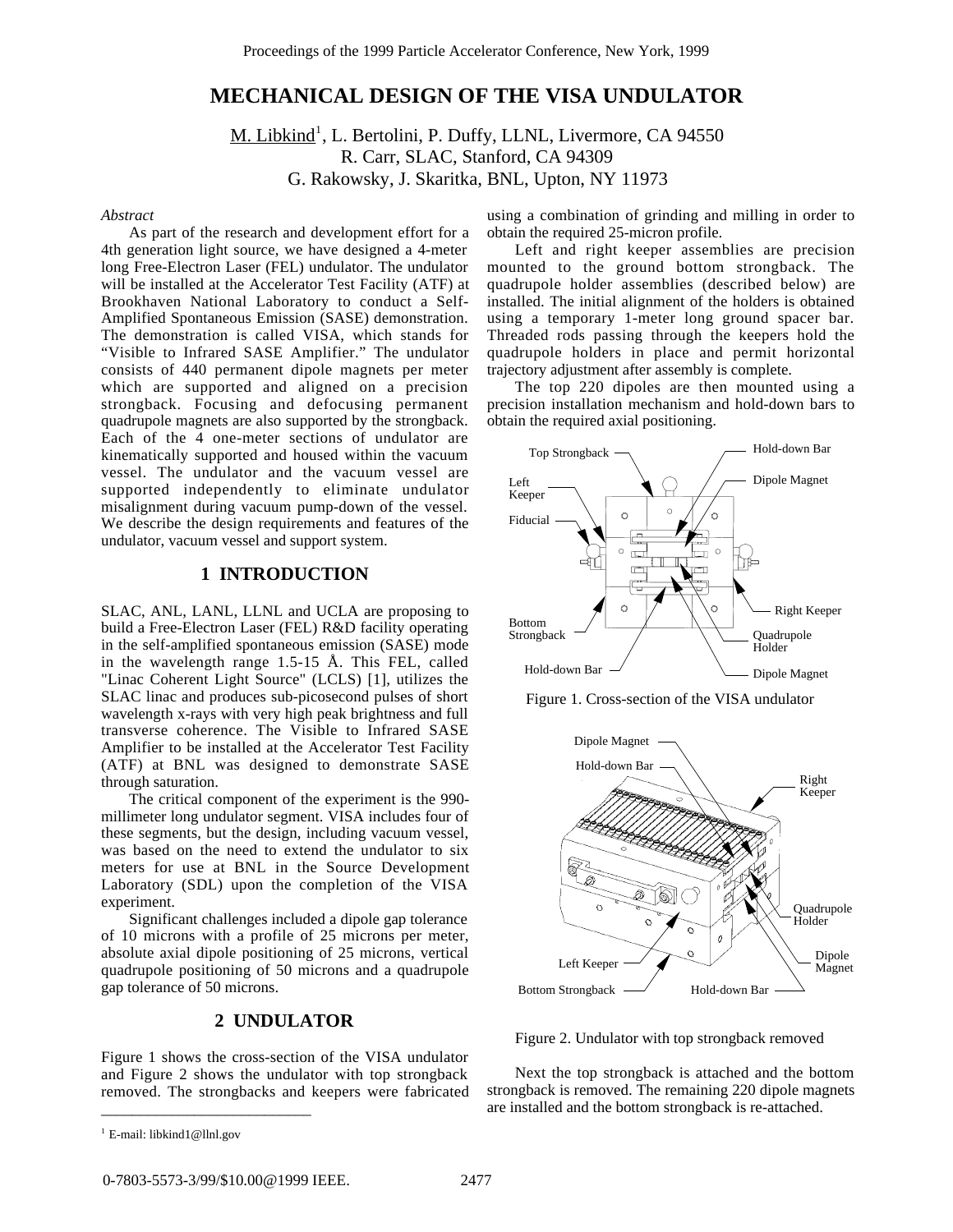After assembly a 1-mil nickel foil was installed to cover the dipole magnets in order to provide a better RF environment.

Built into the keepers are holes that permit insertion of diagnostic probes into the beam at the undulator segment quarter points.

Each left and right focusing or defocusing quadrupole section consists of three 30-millimeter long magnets that are mounted in a holder assembly (Figure 3). Physical constraints limit the thickness of the back of the holder and the thickness of the holder faceplate to 1.5 millimeters each. However, the clamping of the magnets between the holder and the faceplate creates a stiff laminated structure.



Figure 3. Quadrupole holder assembly

The straightness of the three quadrupole magnets in a section is obtained by assembling the holder against a precision ground plate with temporary shims to locate the magnets vertically. The height of the holder is controlled so that it is self-positioning between the top and bottom dipoles. The final design allows the maximum deviation of a quadrupole section from true vertical center to be 100 microns.

Fiducials are located at the ends of each undulator segment to facilitate alignment in ATF. The magnetic field is shimmed and the magnetic center of each undulator determined relative to the fiducials in the NSLS Magnetic Measurements Laboratory at BNL. To accomplish this, built into the each undulator is the ability to rotate it 90 degrees around the beam axis with negligible sag in the structure.

The ends of the undulator segments are designed to accept the attachment of termination magnets in a holder. These are used during magnetic shimming of each segment and on the upstream and downstream ends of the entire undulator during operation.

### **3 VACUUM VESSEL**

The vacuum vessel for VISA must house the undulator, while remaining mechanically de-coupled from it, and support the diagnostic probes. It must also allow installation access and maintain vacuum integrity. Figure 4 is an isometric view of the vessel and support system.

The four-meter VISA vacuum vessel is constructed in two sections; one 1.5 meters and one 2.5 meters long. This permits installation in ATF and expansion of the vessel to six meters in SDL. The expansion is accomplished by installing a 2-meter vessel section between the 1.5 and 2.5-meter sections.

The cross-section of the vacuum vessel is limited to 203 x 203 millimeters by the dimensions of the external steering coils although access ports and diagnostics protrude beyond. Each coil has a removable top section that permits removal of the vessel covers. Ports on the top and one side of the vessel permit access to the fiducials on the undulator sections during alignment.



Figure 4. VISA vacuum vessel and support system